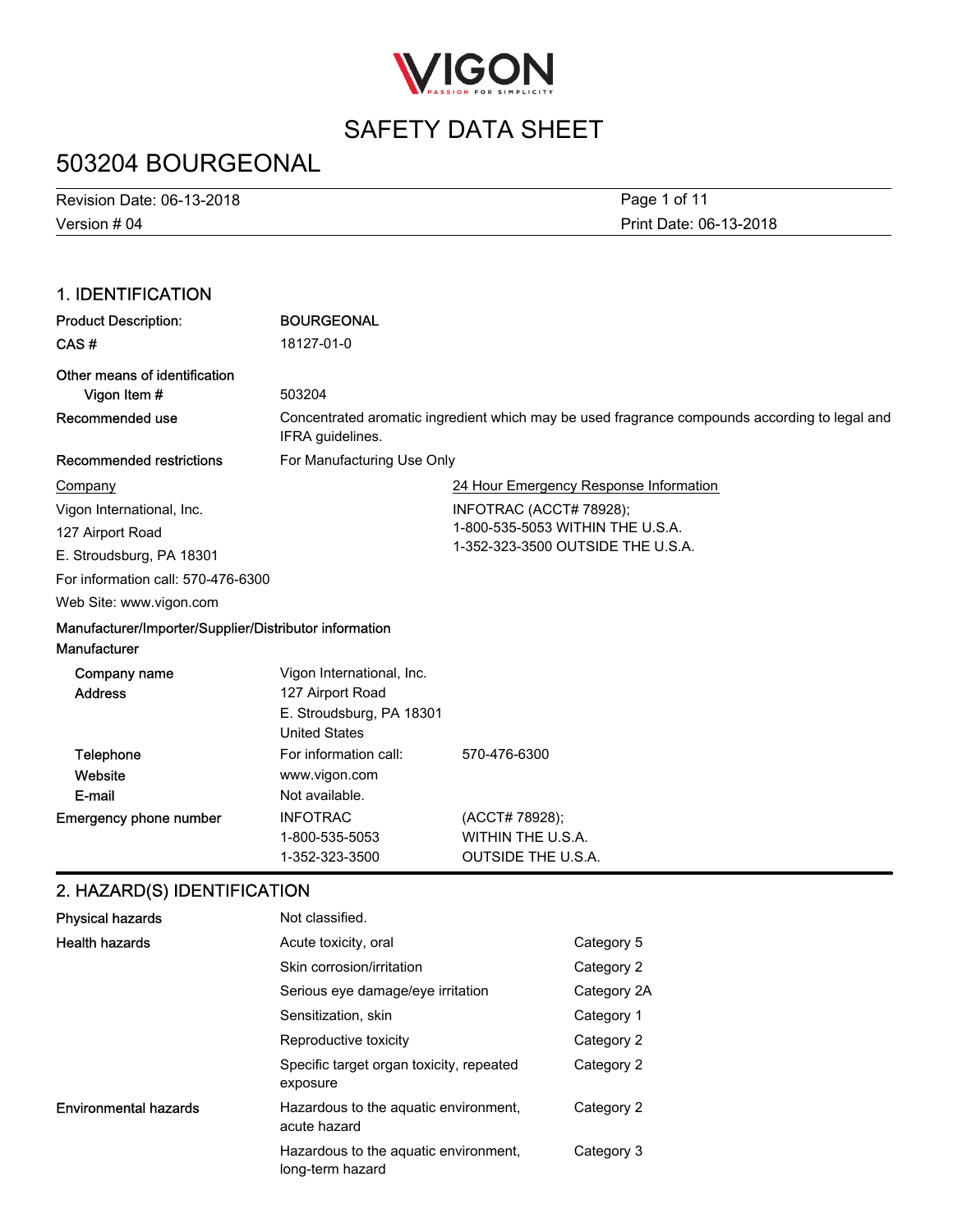

# 503204 BOURGEONAL

Version # 04 Revision Date: 06-13-2018

Label elements

Print Date: 06-13-2018 Page 2 of 11

| Signal word                                  | Warning                                                                                                                                                                                                                                                                                                                                                                                                                                                                        |
|----------------------------------------------|--------------------------------------------------------------------------------------------------------------------------------------------------------------------------------------------------------------------------------------------------------------------------------------------------------------------------------------------------------------------------------------------------------------------------------------------------------------------------------|
| <b>Hazard statement</b>                      | May be harmful if swallowed. Causes skin irritation. Causes skin and eye irritation. May cause an<br>allergic skin reaction. Causes serious eye irritation. Suspected of damaging fertility or the unborn<br>child. May cause damage to organs through prolonged or repeated exposure. Toxic to aquatic<br>life. Harmful to aquatic life with long lasting effects.                                                                                                            |
| <b>Precautionary statement</b>               |                                                                                                                                                                                                                                                                                                                                                                                                                                                                                |
| Prevention                                   | Obtain special instructions before use. Do not handle until all safety precautions have been read<br>and understood. Do not breathe mist or vapor. Wash thoroughly after handling. Contaminated<br>work clothing should not be allowed out of the workplace. Avoid release to the environment. Wear<br>protective gloves/protective clothing/eye protection/face protection.                                                                                                   |
| Response                                     | IF ON SKIN: Wash with plenty of water. IF IN EYES: Rinse cautiously with water for several<br>minutes. Remove contact lenses, if present and easy to do. Continue rinsing. IF exposed or<br>concerned: Get medical advice/attention. Call a POISON CENTER/doctor if you feel unwell. If skin<br>irritation or rash occurs: Get medical advice/attention. If eye irritation persists: Get medical<br>advice/attention. Take off contaminated clothing and wash it before reuse. |
| <b>Storage</b>                               | Store locked up.                                                                                                                                                                                                                                                                                                                                                                                                                                                               |
| <b>Disposal</b>                              | Dispose of contents/container in accordance with local/regional/national/international regulations.                                                                                                                                                                                                                                                                                                                                                                            |
| Hazard(s) not otherwise<br>classified (HNOC) | After prolonged contact with highly porous materials, this product may spontaneously combust.                                                                                                                                                                                                                                                                                                                                                                                  |
| Supplemental information                     | 100% of the mixture consists of component(s) of unknown acute inhalation toxicity.                                                                                                                                                                                                                                                                                                                                                                                             |

### 3. COMPOSITION/INFORMATION ON INGREDIENTS

#### **Substances**

| Chemical name     | Common name and synonyms                                                                                                                                               | <b>CAS number</b> | %   |
|-------------------|------------------------------------------------------------------------------------------------------------------------------------------------------------------------|-------------------|-----|
| <b>BOURGEONAL</b> | 3-(4-tert- butylphenyl)propanal<br>4-(1,1-DIMETHYLETHYL)BENZENE<br>PROPANAL<br>Benzenepropanal, 4-(1,1-dimethylethyl)-<br>P-TERT-BUTYLDIHYDRO<br><b>CINNAMALDEHYDE</b> | 18127-01-0        | 100 |

#### 4. FIRST-AID MEASURES

| Inhalation          | If breathing is difficult, remove to fresh air and keep at rest in a position comfortable for breathing.<br>For breathing difficulties, oxygen may be necessary. Call a physician if symptoms develop or<br>persist. |
|---------------------|----------------------------------------------------------------------------------------------------------------------------------------------------------------------------------------------------------------------|
| <b>Skin contact</b> | Take off immediately all contaminated clothing. Get medical attention if irritation develops and<br>persists. Wash skin thoroughly with soap and water for several minutes.                                          |
| Eye contact         | Remove contact lenses, if present and easy to do. Get medical attention if irritation develops and<br>persists. Promptly wash eyes with plenty of water while lifting the eye lids.                                  |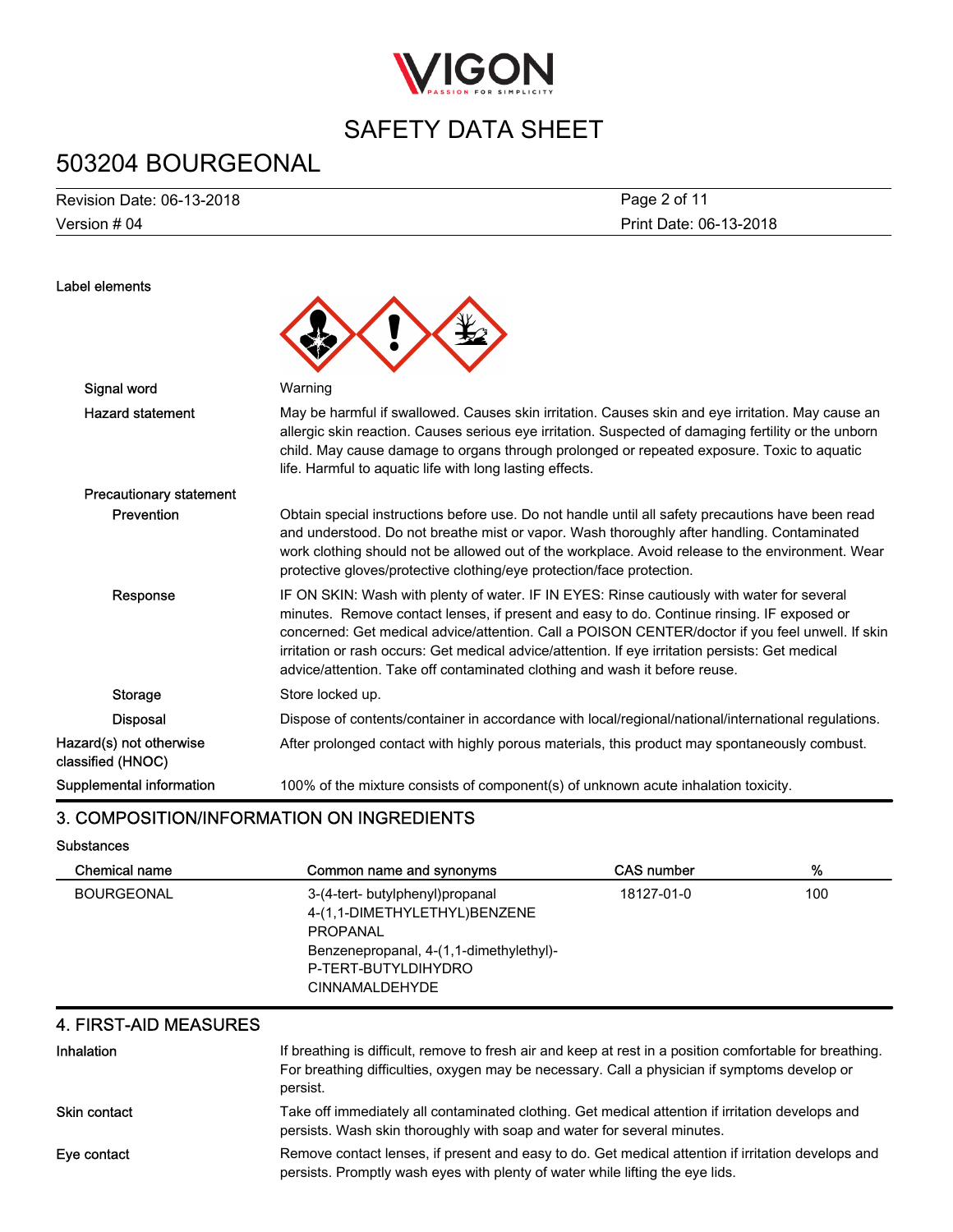

# 503204 BOURGEONAL

| <b>Revision Date: 06-13-2018</b> | Page 3 of 11           |
|----------------------------------|------------------------|
| Version # 04                     | Print Date: 06-13-2018 |

| Ingestion                                                                    | Call a physician or poison control center immediately. If swallowed, rinse mouth with water (only if<br>the person is conscious). Do not induce vomiting. If vomiting occurs, the head should be kept low<br>so that stomach vomit doesn't enter the lungs.   |
|------------------------------------------------------------------------------|---------------------------------------------------------------------------------------------------------------------------------------------------------------------------------------------------------------------------------------------------------------|
| Most important<br>symptoms/effects, acute and<br>delayed                     | Severe eye irritation. Symptoms may include stinging, tearing, redness, swelling, and blurred<br>vision. Skin irritation. May cause redness and pain. May cause an allergic skin reaction.<br>Dermatitis. Rash. Prolonged exposure may cause chronic effects. |
| Indication of immediate medical<br>attention and special treatment<br>needed | Not available.                                                                                                                                                                                                                                                |
| General information                                                          | Ensure that medical personnel are aware of the material(s) involved, and take precautions to<br>protect themselves. Show this safety data sheet to the doctor in attendance.                                                                                  |
| 5. FIRE-FIGHTING MEASURES                                                    |                                                                                                                                                                                                                                                               |
| Suitable extinguishing media                                                 | Water spray, fog, CO2, dry chemical, or alcohol resistant foam.                                                                                                                                                                                               |
| Unsuitable extinguishing media                                               | Do not use a solid water stream as it may scatter and spread fire.                                                                                                                                                                                            |
| Specific hazards arising from<br>the chemical                                | Fire may produce irritating, corrosive and/or toxic gases. Porous material such as rags, paper,<br>insulation, or organic clay may spontaneously combust when wetted with this material.                                                                      |

insulation, or organic clay may spontaneously combust when wetted with this material. Firefighters must use standard protective equipment including flame retardant coat, helmet with face shield, gloves, rubber boots, and in enclosed spaces, SCBA. Structural firefighters protective clothing will only provide limited protection. Wear self-contained breathing apparatus with a full facepiece operated in the positive pressure demand mode when fighting fires. Special protective equipment and precautions for firefighters

In case of fire and/or explosion do not breathe fumes. Use standard firefighting procedures and consider the hazards of other involved materials. Move containers from fire area if you can do so without risk. Water runoff can cause environmental damage. Ventilate closed spaces before entering them. Keep run-off water out of sewers and water sources. Dike for water control. Fire fighting equipment/instructions Specific methods Use water spray to cool unopened containers.

General fire hazards Static charges generated by emptying package in or near flammable vapor may cause flash fire.

### 6. ACCIDENTAL RELEASE MEASURES

Personal precautions, protective equipment and emergency procedures

Keep unnecessary personnel away. Eliminate all sources of ignition. Avoid contact with skin or inhalation of spillage, dust or vapor. Do not touch damaged containers or spilled material unless wearing appropriate protective clothing. Ventilate closed spaces before entering them.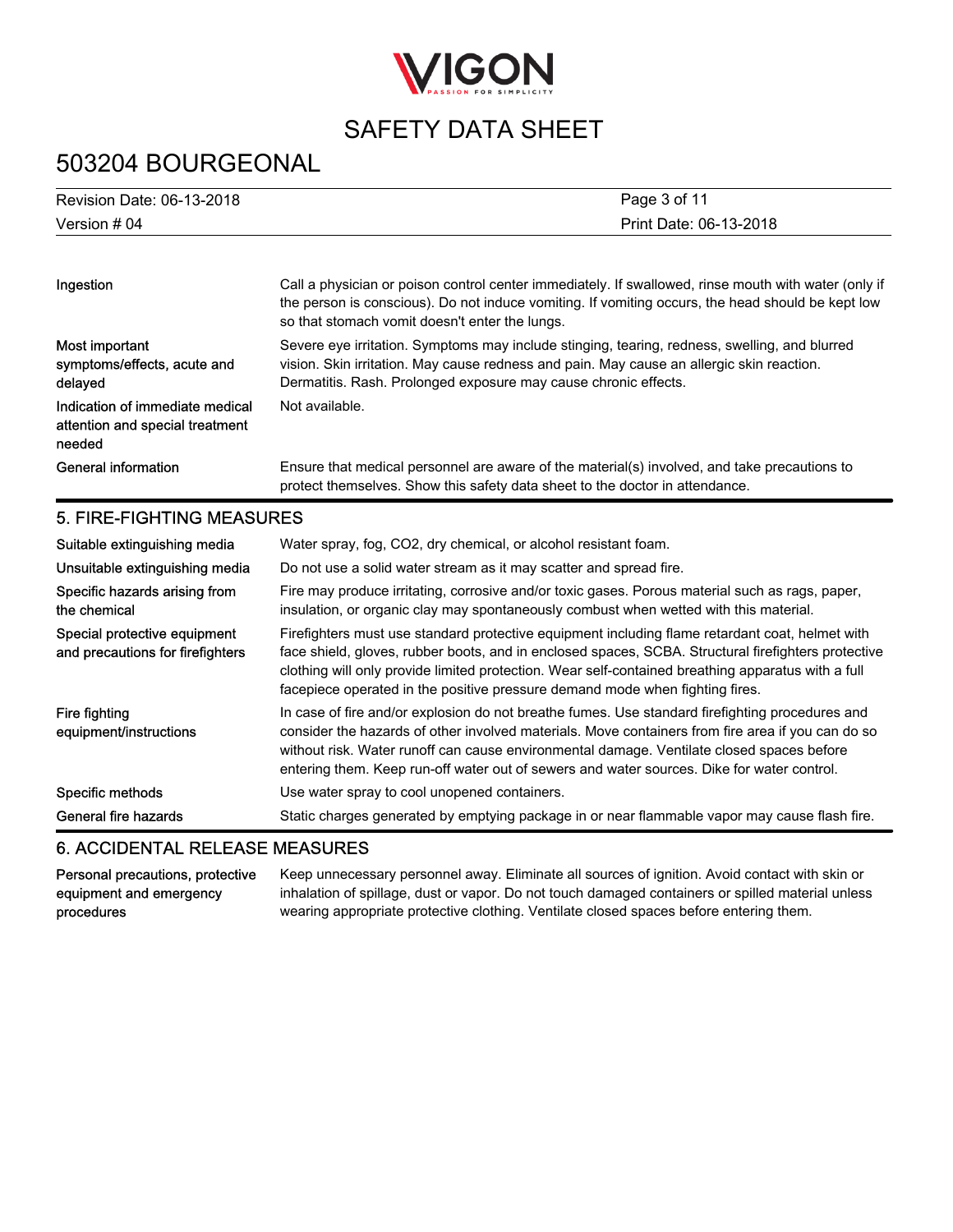

### 503204 BOURGEONAL

| Revision Date: 06-13-2018                                       | Page 4 of 11                                                                                                                                                                                                                                                                                                                                                                                                                                                                                                                                                                                                                                                                                   |
|-----------------------------------------------------------------|------------------------------------------------------------------------------------------------------------------------------------------------------------------------------------------------------------------------------------------------------------------------------------------------------------------------------------------------------------------------------------------------------------------------------------------------------------------------------------------------------------------------------------------------------------------------------------------------------------------------------------------------------------------------------------------------|
|                                                                 |                                                                                                                                                                                                                                                                                                                                                                                                                                                                                                                                                                                                                                                                                                |
| Version # 04                                                    | Print Date: 06-13-2018                                                                                                                                                                                                                                                                                                                                                                                                                                                                                                                                                                                                                                                                         |
|                                                                 |                                                                                                                                                                                                                                                                                                                                                                                                                                                                                                                                                                                                                                                                                                |
| Methods and materials for<br>containment and cleaning up        | Eliminate all ignition sources (no smoking, flares, sparks or flames in immediate area). Stop the<br>flow of material, if this is without risk. Dike the spilled material, where this is possible. Absorb with<br>inert absorbent such as dry clay, sand or diatomaceous earth, commercial sorbents, or recover<br>using pumps.                                                                                                                                                                                                                                                                                                                                                                |
|                                                                 | The product is immiscible with water and will spread on the water surface.                                                                                                                                                                                                                                                                                                                                                                                                                                                                                                                                                                                                                     |
|                                                                 | Large Spills: Stop the flow of material, if this is without risk. Dike the spilled material, where this is<br>possible. Cover with plastic sheet to prevent spreading. Prevent product from entering drains.<br>Absorb in vermiculite, dry sand or earth and place into containers.                                                                                                                                                                                                                                                                                                                                                                                                            |
|                                                                 | Small Spills: Wipe up with absorbent material (e.g. cloth, fleece). Clean surface thoroughly to<br>remove residual contamination.                                                                                                                                                                                                                                                                                                                                                                                                                                                                                                                                                              |
|                                                                 | Never return spills in original containers for re-use. This material and its container must be<br>disposed of as hazardous waste. Collect and dispose of spillage as indicated in section 13 of the<br>SDS.                                                                                                                                                                                                                                                                                                                                                                                                                                                                                    |
| <b>Environmental precautions</b>                                | Retain and dispose of contaminated wash water. Avoid release to the environment. Contact local<br>authorities in case of spillage to drain/aquatic environment. Prevent further leakage or spillage if<br>safe to do so. Do not contaminate water.                                                                                                                                                                                                                                                                                                                                                                                                                                             |
| <b>7. HANDLING AND STORAGE</b>                                  |                                                                                                                                                                                                                                                                                                                                                                                                                                                                                                                                                                                                                                                                                                |
| Precautions for safe handling                                   | Do not handle or store near an open flame, heat or other sources of ignition. Porous material such<br>as rags, paper, insulation, or organic clay may spontaneously combust when wetted with this<br>material. May auto-oxidize with sufficient heat generation to ignite if spread (as a thin film) or<br>absorbed on porous or fibrous material. Take precautionary measures against static discharges.<br>All equipment used when handling the product must be grounded. Contaminated rags and cloths<br>must be put in fireproof containers for disposal. Avoid breathing vapor. Avoid contact with eyes,<br>skin, and clothing. Avoid prolonged exposure. Wash thoroughly after handling. |
| Conditions for safe storage,<br>including any incompatibilities | Do not store in direct sunlight. Keep container closed. Handle containers with care. Open slowly in<br>order to control possible pressure release. Store in a cool, well-ventilated area. Keep under a<br>nitrogen blanket.                                                                                                                                                                                                                                                                                                                                                                                                                                                                    |
| 8. EXPOSURE CONTROLS/PERSONAL PROTECTION                        |                                                                                                                                                                                                                                                                                                                                                                                                                                                                                                                                                                                                                                                                                                |
| Occupational exposure limits                                    | This substance has no PEL, TLV, or other recommended exposure limit.                                                                                                                                                                                                                                                                                                                                                                                                                                                                                                                                                                                                                           |
| <b>Biological limit values</b>                                  | No biological exposure limits noted for the ingredient(s).                                                                                                                                                                                                                                                                                                                                                                                                                                                                                                                                                                                                                                     |
| Appropriate engineering controls                                | Use explosion-proof ventilation equipment to stay below exposure limits. Adequate ventilation<br>should be provided so that exposure limits are not exceeded.                                                                                                                                                                                                                                                                                                                                                                                                                                                                                                                                  |
| Eye/face protection                                             | Individual protection measures, such as personal protective equipment<br>Avoid contact with eyes.                                                                                                                                                                                                                                                                                                                                                                                                                                                                                                                                                                                              |
| Skin protection<br>Hand protection                              | Chemical resistant gloves.                                                                                                                                                                                                                                                                                                                                                                                                                                                                                                                                                                                                                                                                     |

Respiratory protection Chemical respirator with organic vapor cartridge and full facepiece.

Other Use of an impervious apron is recommended.

Thermal hazards Wear appropriate thermal protective clothing, when necessary.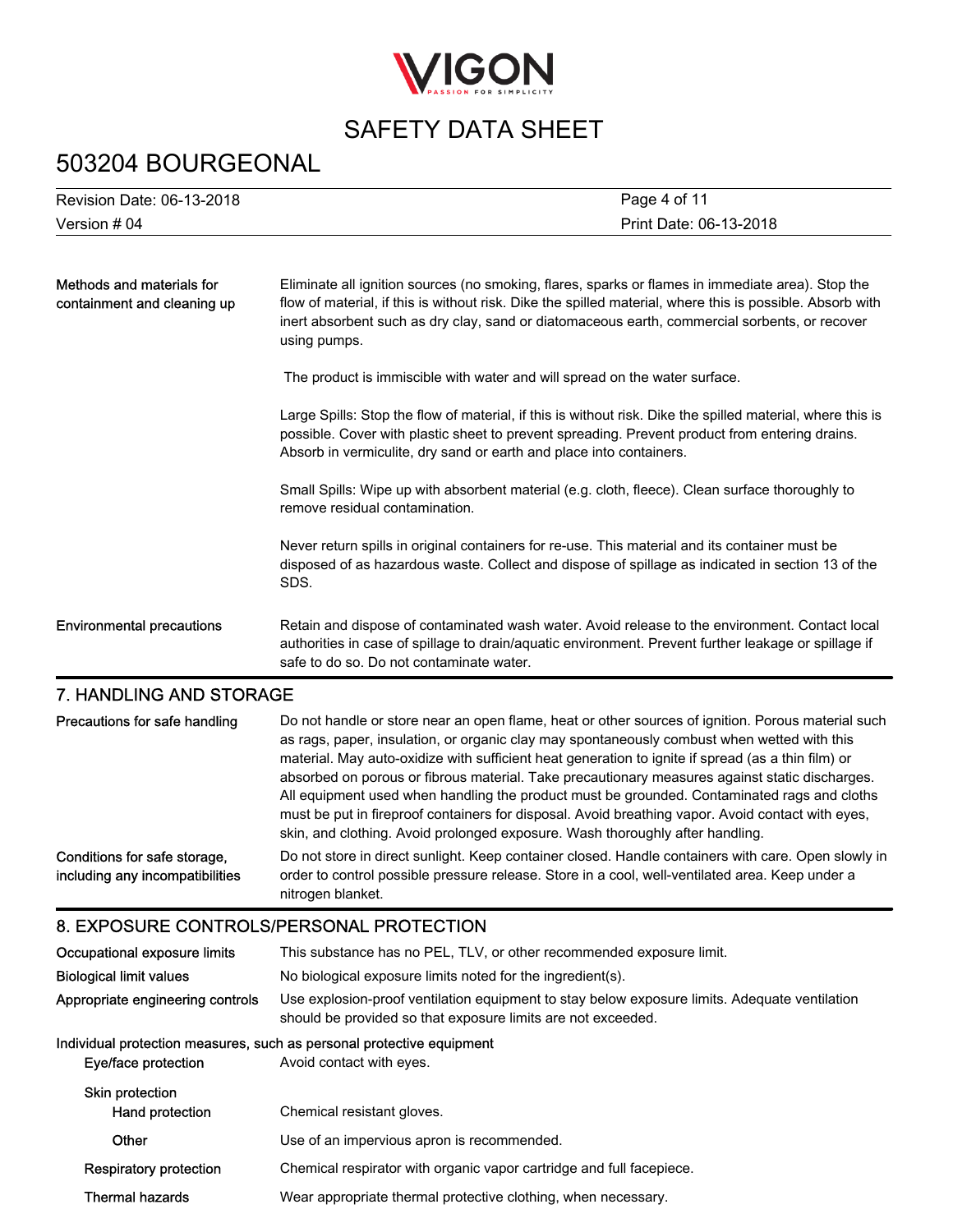

### 503204 BOURGEONAL

| Revision Date: 06-13-2018 | Page 5 of 11           |
|---------------------------|------------------------|
| Version # 04              | Print Date: 06-13-2018 |

#### General hygiene considerations

Observe any medical surveillance requirements. Keep away from food and drink. Always observe good personal hygiene measures, such as washing after handling the material and before eating, drinking, and/or smoking. Routinely wash work clothing and protective equipment to remove contaminants. Contaminated work clothing should not be allowed out of the workplace.

### 9. PHYSICAL AND CHEMICAL PROPERTIES

| Appearance                                        | Refer to Spec Sheet               |
|---------------------------------------------------|-----------------------------------|
| <b>Physical state</b>                             | Liquid.                           |
| Form                                              | Liquid.                           |
| Color                                             | Refer to Spec Sheet               |
| Odor                                              | Characteristic.                   |
| <b>Odor threshold</b>                             | Not available.                    |
| pH                                                | Not available.                    |
| Melting point/freezing point                      | Not available.                    |
| Initial boiling point and boiling<br>range        | 572 °F (300 °C)                   |
| Flash point                                       | > 200.0 °F (> 93.3 °C) Closed Cup |
| <b>Evaporation rate</b>                           | Not available.                    |
| Flammability (solid, gas)                         | Not applicable.                   |
| Upper/lower flammability or explosive limits      |                                   |
| Flammability limit - lower<br>(%)                 | Not available.                    |
| Flammability limit - upper<br>(%)                 | Not available.                    |
| Explosive limit - lower (%)                       | Not available.                    |
| Explosive limit - upper (%)                       | Not available.                    |
| Vapor pressure                                    | 0.01 mm Hg at 25 °C               |
| Vapor density                                     | 6.2                               |
| <b>Relative density</b>                           | Not available.                    |
| Solubility(ies)                                   |                                   |
| Solubility (water)                                | Insoluble                         |
| <b>Partition coefficient</b><br>(n-octanol/water) | Not available.                    |
| Auto-ignition temperature                         | Not available.                    |
| Decomposition temperature                         | Not available.                    |
| <b>Viscosity</b>                                  | Not available.                    |
| Other information                                 |                                   |
| <b>Explosive properties</b>                       | Not explosive.                    |
| Molecular formula                                 | C13H18O                           |
| Molecular weight                                  | 190.29 g/mol                      |
| <b>Oxidizing properties</b>                       | Not oxidizing.                    |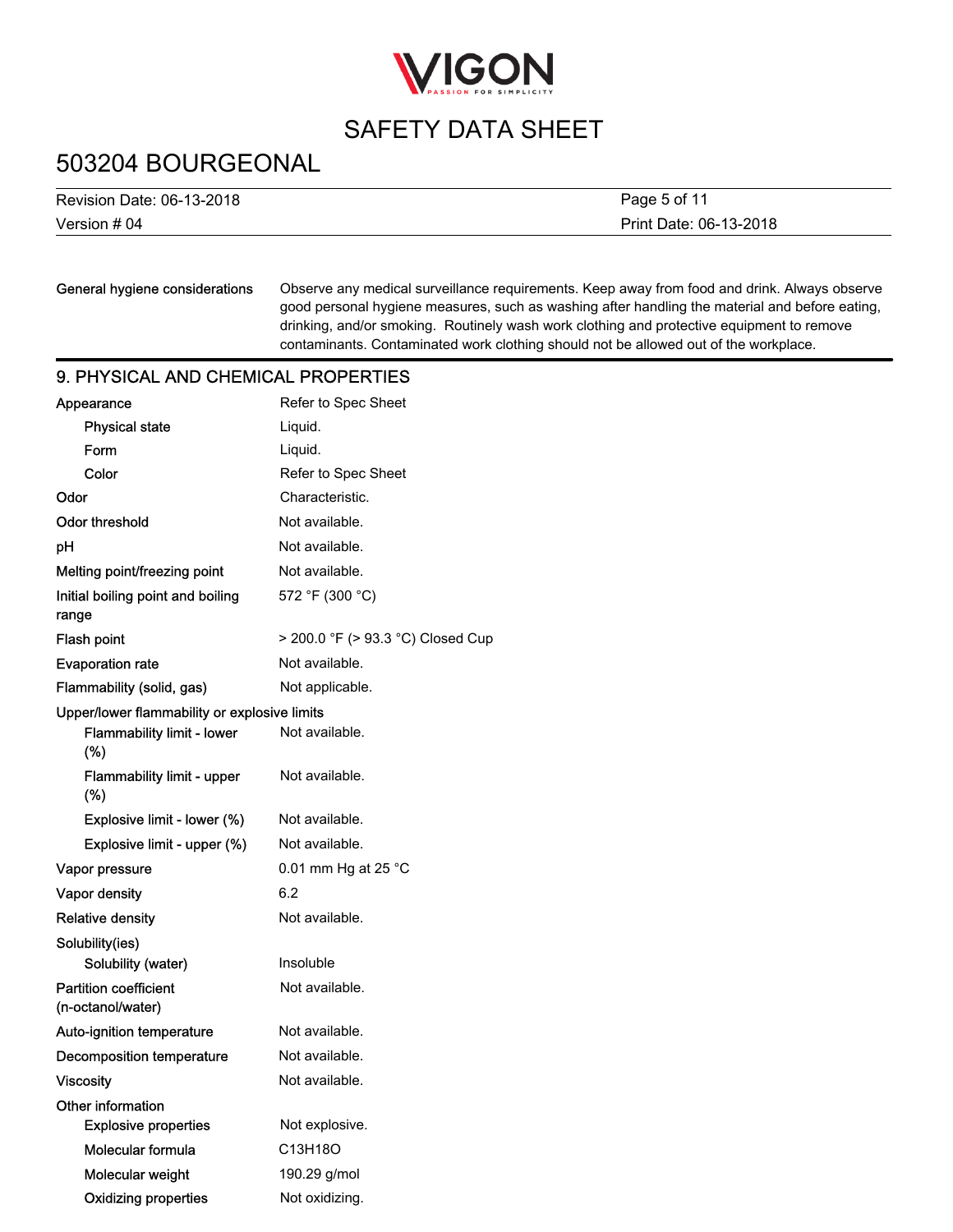

# 503204 BOURGEONAL

Version # 04 Revision Date: 06-13-2018

Print Date: 06-13-2018 Page 6 of 11

| Specific gravity                      | 0.95 at 25 $^{\circ}$ C                                                                                                       |  |
|---------------------------------------|-------------------------------------------------------------------------------------------------------------------------------|--|
| <b>10. STABILITY AND REACTIVITY</b>   |                                                                                                                               |  |
| Reactivity                            | The product is stable and non-reactive under normal conditions of use, storage and transport.                                 |  |
| <b>Chemical stability</b>             | Material is stable under normal conditions.                                                                                   |  |
| Possibility of hazardous<br>reactions | No dangerous reaction known under conditions of normal use.                                                                   |  |
| Conditions to avoid                   | Porous material such as rags, paper, insulation, or organic clay may spontaneously combust when<br>wetted with this material. |  |
| Incompatible materials                | Strong oxidizing agents.                                                                                                      |  |
| Hazardous decomposition<br>products   | No hazardous decomposition products if stored and handled as indicated.                                                       |  |

### 11. TOXICOLOGICAL INFORMATION

| Information on likely routes of exposure                                           |                                                                                                                                                                                                                 |
|------------------------------------------------------------------------------------|-----------------------------------------------------------------------------------------------------------------------------------------------------------------------------------------------------------------|
| <b>Inhalation</b>                                                                  | May cause damage to organs through prolonged or repeated exposure by inhalation.                                                                                                                                |
| <b>Skin contact</b>                                                                | Causes skin irritation. May cause an allergic skin reaction.                                                                                                                                                    |
| Eye contact                                                                        | Causes serious eye irritation. Causes mild eye irritation.                                                                                                                                                      |
| Ingestion                                                                          | May be harmful if swallowed.                                                                                                                                                                                    |
| Symptoms related to the<br>physical, chemical and<br>toxicological characteristics | Severe eye irritation. Symptoms may include stinging, tearing, redness, swelling, and blurred<br>vision. Skin irritation. May cause redness and pain. May cause an allergic skin reaction.<br>Dermatitis, Rash. |
| .                                                                                  |                                                                                                                                                                                                                 |

#### Information on toxicological effects

Acute toxicity **May be harmful if swallowed.** 

| Product                              | <b>Species</b>                                                                                                      | Test Results |
|--------------------------------------|---------------------------------------------------------------------------------------------------------------------|--------------|
| BOURGEONAL (CAS 18127-01-0)          |                                                                                                                     |              |
| Acute                                |                                                                                                                     |              |
| Dermal                               |                                                                                                                     |              |
| LD50                                 | Rabbit                                                                                                              | > 5000 mg/kg |
| Oral                                 |                                                                                                                     |              |
| LD50                                 | Rat                                                                                                                 | 2700 mg/kg   |
| Skin corrosion/irritation            | Causes skin irritation.                                                                                             |              |
| Serious eye damage/eye<br>irritation | Causes serious eye irritation.                                                                                      |              |
| Respiratory or skin sensitization    |                                                                                                                     |              |
| <b>Respiratory sensitization</b>     | Not a respiratory sensitizer.                                                                                       |              |
| <b>Skin sensitization</b>            | May cause an allergic skin reaction.                                                                                |              |
| Germ cell mutagenicity               | No data available to indicate product or any components present at greater than 0.1% are<br>mutagenic or genotoxic. |              |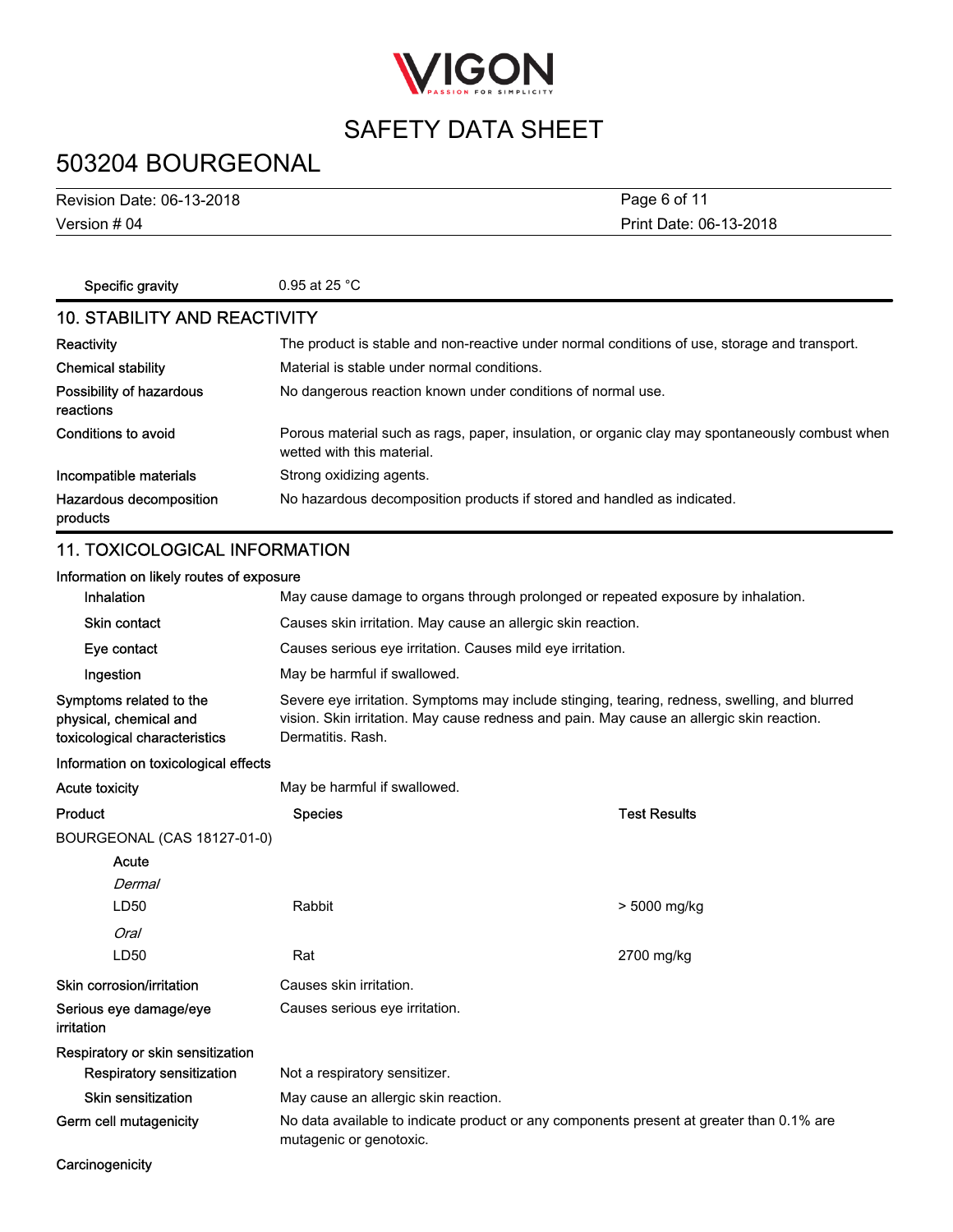

# 503204 BOURGEONAL

| Revision Date: 06-13-2018 | Page 7 of 11           |
|---------------------------|------------------------|
| Version # 04              | Print Date: 06-13-2018 |

| IARC Monographs. Overall Evaluation of Carcinogenicity |                                                                           |  |
|--------------------------------------------------------|---------------------------------------------------------------------------|--|
| Not listed.                                            |                                                                           |  |
|                                                        | OSHA Specifically Regulated Substances (29 CFR 1910.1001-1052)            |  |
| Not regulated.                                         |                                                                           |  |
|                                                        | US. National Toxicology Program (NTP) Report on Carcinogens               |  |
| Not listed.                                            |                                                                           |  |
|                                                        | US. OSHA Specifically Regulated Substances (29 CFR 1910.1001-1050)        |  |
| Not available.                                         |                                                                           |  |
| Reproductive toxicity                                  | Suspected of damaging fertility or the unborn child.                      |  |
| Specific target organ toxicity -<br>single exposure    | Not classified.                                                           |  |
| Specific target organ toxicity -<br>repeated exposure  | May cause damage to organs through prolonged or repeated exposure.        |  |
| Aspiration hazard                                      | Not an aspiration hazard.                                                 |  |
| Chronic effects                                        | May cause damage to organs through prolonged or repeated exposure.        |  |
| <b>12. ECOLOGICAL INFORMATION</b>                      |                                                                           |  |
| <b>Ecotoxicity</b>                                     | Toxic to aquatic life. Harmful to aquatic life with long lasting effects. |  |

| Persistence and degradability | No data is available on the degradability of this substance.                                                                                                                               |
|-------------------------------|--------------------------------------------------------------------------------------------------------------------------------------------------------------------------------------------|
| Bioaccumulative potential     | No data available.                                                                                                                                                                         |
| Mobility in soil              | No data available.                                                                                                                                                                         |
| Other adverse effects         | No other adverse environmental effects (e.g. ozone depletion, photochemical ozone creation<br>potential, endocrine disruption, global warming potential) are expected from this component. |

### 13. DISPOSAL CONSIDERATIONS

| <b>Disposal instructions</b>             | Do not discharge into drains, water courses or onto the ground. Do not allow this material to drain<br>into sewers/water supplies. Do not contaminate ponds, waterways or ditches with chemical or<br>used container. Dispose of contents/container in accordance with<br>local/regional/national/international regulations. |
|------------------------------------------|------------------------------------------------------------------------------------------------------------------------------------------------------------------------------------------------------------------------------------------------------------------------------------------------------------------------------|
| Local disposal regulations               | Dispose in accordance with all applicable regulations.                                                                                                                                                                                                                                                                       |
| Hazardous waste code                     | Not established.                                                                                                                                                                                                                                                                                                             |
| Waste from residues / unused<br>products | Empty containers or liners may retain some product residues. This material and its container must<br>be disposed of in a safe manner (see: Disposal instructions).                                                                                                                                                           |
| Contaminated packaging                   | Since emptied containers may retain product residue, follow label warnings even after container is<br>emptied. Empty containers should be taken to an approved waste handling site for recycling or<br>disposal.                                                                                                             |

### 14. TRANSPORT INFORMATION

### ADN

| UN number                  | 3082                                                             |
|----------------------------|------------------------------------------------------------------|
| UN proper shipping name    | ENVIRONMENTALLY HAZARDOUS SUBSTANCE, LIQUID, N.O.S. (BOURGEONAL) |
| Transport hazard class(es) | 9                                                                |
| Subsidiary class(es)       | -                                                                |
| Packing group              | Ш                                                                |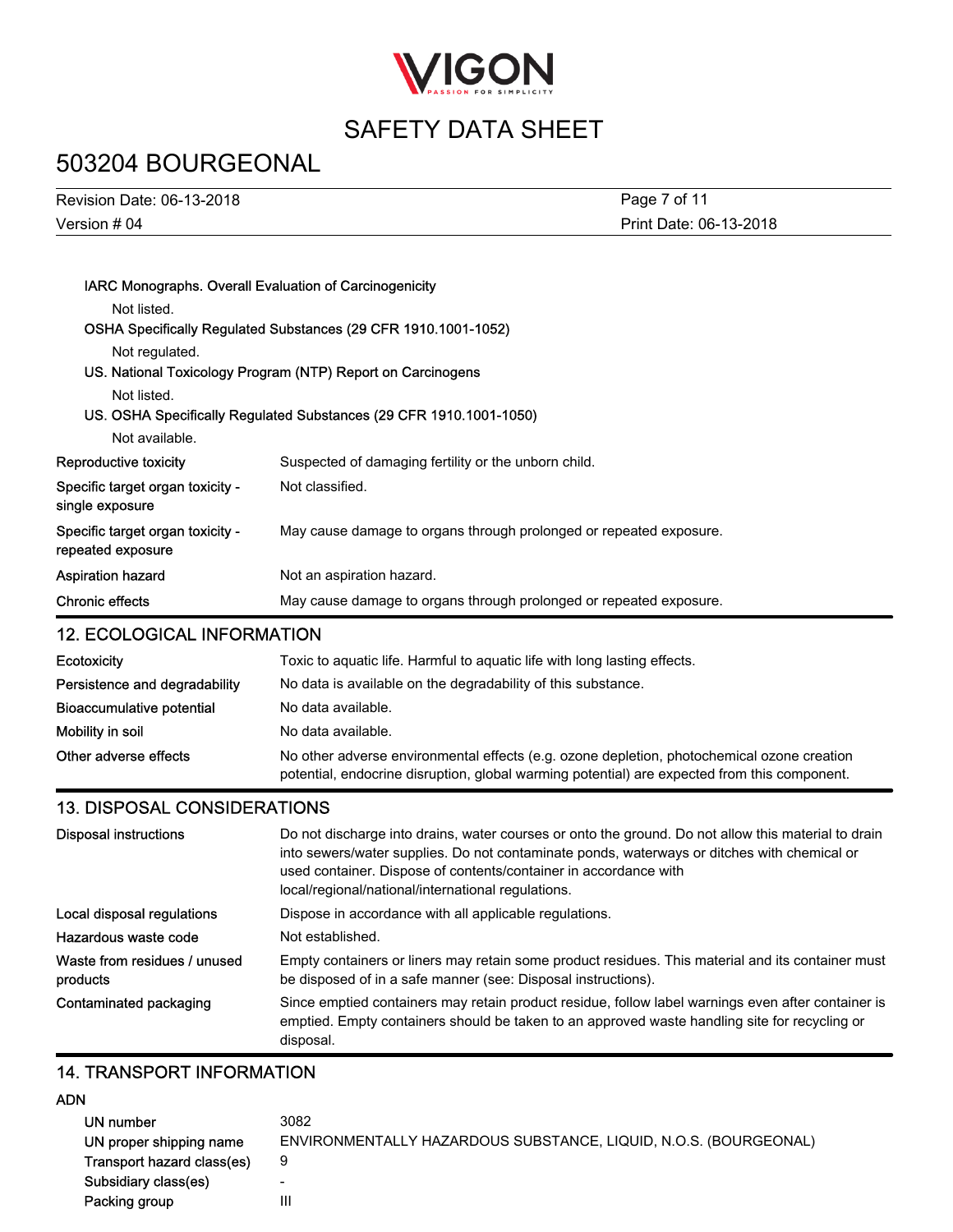

# 503204 BOURGEONAL

| <b>Revision Date: 06-13-2018</b> | Page 8 of 11           |
|----------------------------------|------------------------|
| Version # 04                     | Print Date: 06-13-2018 |

| <b>Environmental hazards</b>      | Yes                                                                     |
|-----------------------------------|-------------------------------------------------------------------------|
| Labels required                   | 9                                                                       |
| ADR                               |                                                                         |
| <b>UN number</b>                  | 3082                                                                    |
| UN proper shipping name           | ENVIRONMENTALLY HAZARDOUS SUBSTANCE, LIQUID, N.O.S. (BOURGEONAL)        |
| Transport hazard class(es)        | 9                                                                       |
| Subsidiary class(es)              |                                                                         |
| Packing group                     | III                                                                     |
| <b>Environmental hazards</b>      | Yes                                                                     |
| Labels required                   | 9                                                                       |
| RID                               |                                                                         |
| UN number                         | 3082                                                                    |
| UN proper shipping name           | ENVIRONMENTALLY HAZARDOUS SUBSTANCE, LIQUID, N.O.S. (BOURGEONAL)        |
| Transport hazard class(es)        | 9                                                                       |
| Subsidiary class(es)              |                                                                         |
| <b>Packing Group</b>              | III                                                                     |
| <b>Environmental Hazards</b>      | Yes                                                                     |
| Labels required                   | 9                                                                       |
| Special precautions for user      | Read safety instructions, SDS and emergency procedures before handling. |
| DOT                               |                                                                         |
| <b>BULK</b>                       |                                                                         |
| UN number                         | 3082                                                                    |
| Proper shipping name              | ENVIRONMENTALLY HAZARDOUS SUBSTANCE, LIQUID, N.O.S. (BOURGEONAL)        |
| <b>Hazard class</b>               | 9                                                                       |
| Packing group                     | III                                                                     |
| <b>Environmental hazards</b>      |                                                                         |
| Marine pollutant                  | Yes                                                                     |
| Packaging exceptions              | 155                                                                     |
| Packaging bulk                    | 241                                                                     |
| Labels required                   | 9                                                                       |
| DOT                               |                                                                         |
| NON-BULK                          |                                                                         |
| Not regulated as dangerous goods. |                                                                         |
| <b>IATA</b>                       |                                                                         |
| Not regulated as dangerous goods. |                                                                         |
| <b>IMDG</b>                       |                                                                         |
| UN number                         | 3082                                                                    |
| UN proper shipping name           | ENVIRONMENTALLY HAZARDOUS SUBSTANCE, LIQUID, N.O.S. (BOURGEONAL)        |
| Transport hazard class(es)        | 9                                                                       |
| Subsidiary class(es)              | $\overline{\phantom{a}}$                                                |
| Packing group                     | III                                                                     |
| <b>Environmental hazards</b>      |                                                                         |
|                                   |                                                                         |

Marine pollutant Yes

Labels required 9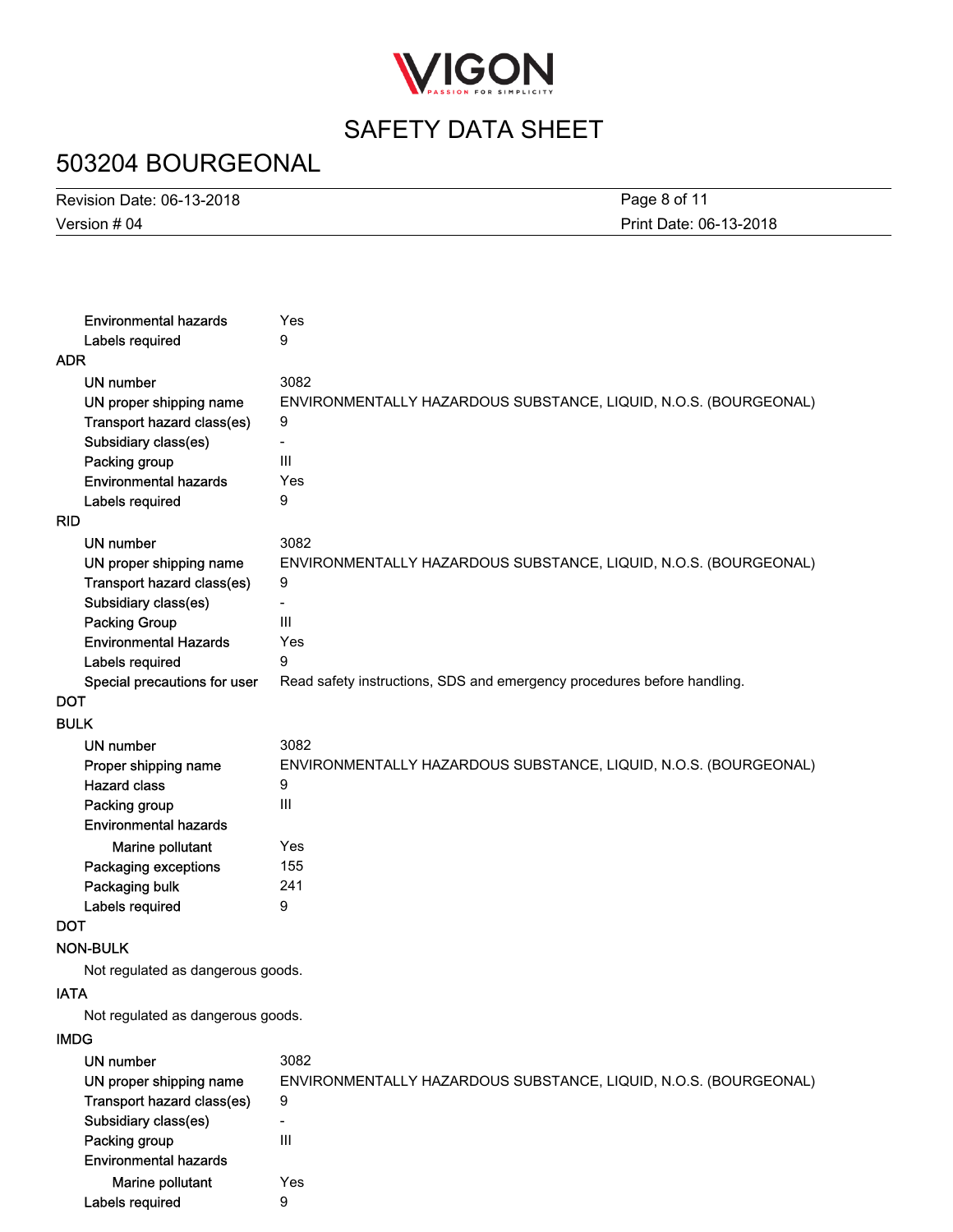

# 503204 BOURGEONAL

Version # 04 Revision Date: 06-13-2018 Print Date: 06-13-2018 Page 9 of 11

Transport in bulk according Not applicable. to Annex II of MARPOL 73/78 and the IBC Code

ADN; ADR; DOT BULK; IMDG; RID



Marine pollutant



### 15. REGULATORY INFORMATION

US federal regulations

This product is a "Hazardous Chemical" as defined by the OSHA Hazard Communication Standard, 29 CFR 1910.1200.

#### CERCLA Hazardous Substance List (40 CFR 302.4)

Not listed.

### SARA 304 Emergency release notification

Not regulated.

### US. OSHA Specifically Regulated Substances (29 CFR 1910.1001-1050)

Not available.

### OSHA Specifically Regulated Substances (29 CFR 1910.1001-1052)

Not regulated.

### TSCA Section 12(b) Export Notification (40 CFR 707, Subpt. D)

Not regulated.

### Superfund Amendments and Reauthorization Act of 1986 (SARA)

SARA 302 Extremely hazardous substance

Not listed.

SARA 311/312 Hazardous Yes chemical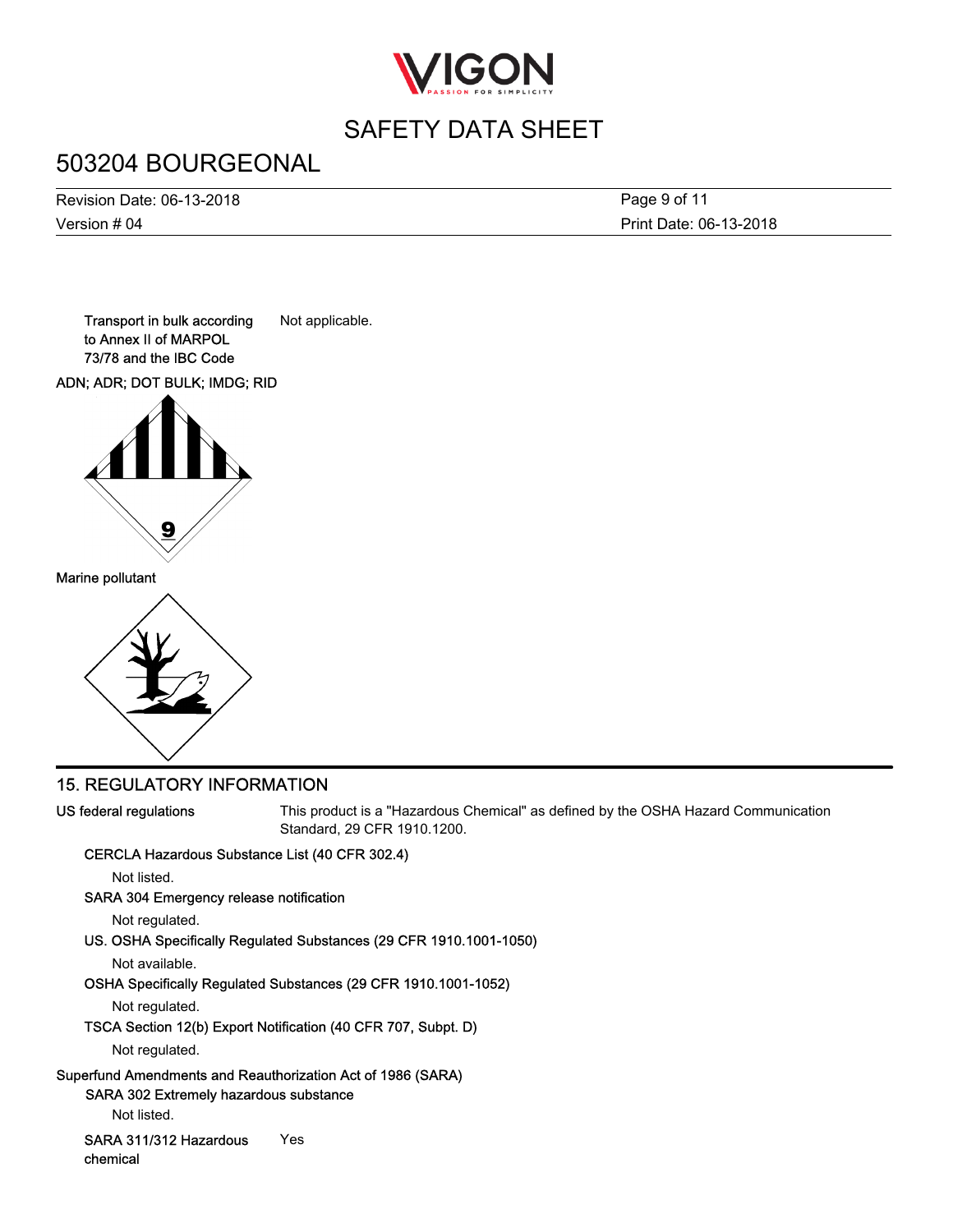

# 503204 BOURGEONAL

| Revision Date: 06-13-2018                  |                                                                                         | Page 10 of 11          |
|--------------------------------------------|-----------------------------------------------------------------------------------------|------------------------|
| Version # 04                               |                                                                                         | Print Date: 06-13-2018 |
|                                            |                                                                                         |                        |
| <b>Classified hazard</b>                   | Acute toxicity (any route of exposure)                                                  |                        |
| categories                                 | Skin corrosion or irritation                                                            |                        |
|                                            | Serious eye damage or eye irritation                                                    |                        |
|                                            | Respiratory or skin sensitization                                                       |                        |
|                                            | Reproductive toxicity                                                                   |                        |
|                                            | Specific target organ toxicity (single or repeated exposure)                            |                        |
| SARA 313 (TRI reporting)<br>Not regulated. |                                                                                         |                        |
| Other federal regulations                  |                                                                                         |                        |
|                                            | Clean Air Act (CAA) Section 112 Hazardous Air Pollutants (HAPs) List                    |                        |
| Not regulated.                             |                                                                                         |                        |
|                                            | Clean Air Act (CAA) Section 112(r) Accidental Release Prevention (40 CFR 68.130)        |                        |
| Not regulated.                             |                                                                                         |                        |
| <b>Safe Drinking Water Act</b><br>(SDWA)   | Not regulated.                                                                          |                        |
| US state regulations                       |                                                                                         |                        |
| <b>California Proposition 65</b>           |                                                                                         |                        |
|                                            | California Proposition 65 - Carcinogens & Reproductive Toxicity (CRT): Listed substance |                        |
| Not listed.                                |                                                                                         |                        |
|                                            | 16. OTHER INFORMATION, INCLUDING DATE OF PREPARATION OR LAST REVISION                   |                        |
| <b>Issue date</b>                          | 12-01-2015                                                                              |                        |
| <b>Revision date</b>                       | 06-13-2018                                                                              |                        |
| Version #                                  | 04                                                                                      |                        |
| <b>HMIS®</b> ratings                       | Health: 2*                                                                              |                        |

Flammability: 1 Physical hazard: 0